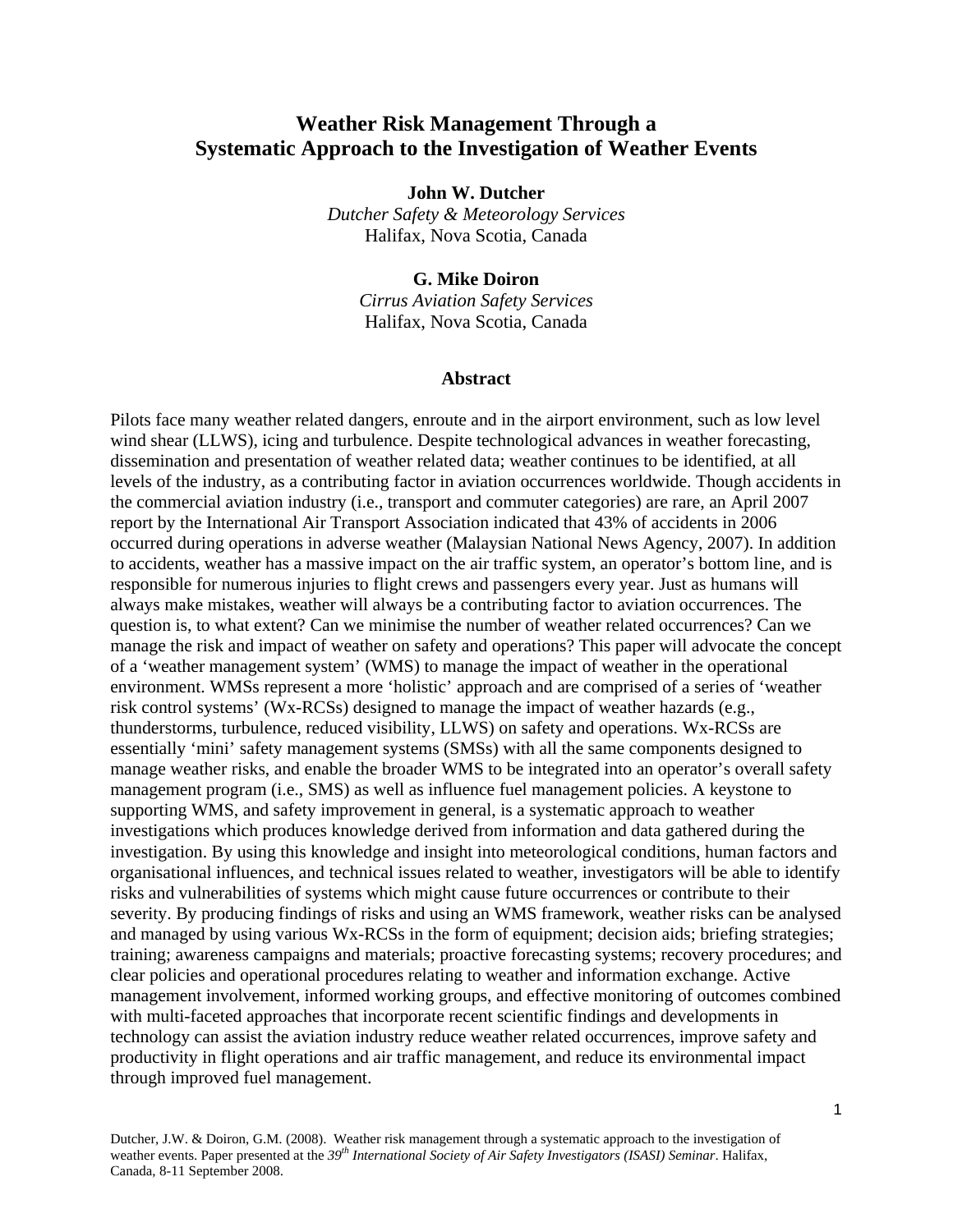#### **Introduction**

Weather has a major impact on the safety, efficiency, and capacity of aviation operations. A 1995 study by the U.S. National Research Council showed 40-65% of delays experienced by U.S. domestic airlines were attributable to adverse weather, at an annual cost estimated at \$4–5B per year (NRC, 1995). A more recent study showed weather accounted for 76% of all U.S. air traffic delays in 2004 (University Corporation for Atmospheric Research, 2005). Weather affects all phases of flight. On the ground, aircraft may have to be de-iced before departure, and runways have to be plowed. Lightning in the terminal area prevents ground handlers and fuelers from carrying out their work. Strong surface winds and wind gusts can cause ramp damage by blowing ground servicing equipment into aircraft. During periods of low ceilings and reduced visibilities departing and arriving aircraft are slowed by air traffic control (ATC) thus having a profound impact on runway acceptance rates; often lowered to 75-50% of normal (Qualley, 1997). These delays may necessitate the carriage of extra fuel – which in turn results in higher fuel burns due to increased weight. In regards to the enroute phase of flight, upper level winds (e.g., those associated with the jetstream) and temperatures have a significant impact on fuel burn and ontime performance. Turbulence is also a major concern to passenger carrying flights and military operations (i.e., re-fuelling), with icing, thunderstorms, and volcanic ash also impacting operations with closed air routes forcing costly re-routes (Qualley, 1997) and placing increased workload on controllers to manage the safety of aircraft and traffic flow through the airspace system.

Given recent technological advances in the cockpit, the ATC tower, and developments in weather forecasting, questions arise as to whether or not weather is "just the cost of doing business" (Dutcher, 2005; Regnier, 2008). Can the aviation community, along with others (e.g., power utilities, marine operations, vineyards, disaster and emergency management organisations), take advantage of these advancements to minimise the negative impact of weather on their operations and enhance their performance even further? These improvements have created the potential for the risk management and human factors communities to have a tremendous impact in distilling weather information into valuable tools to support and enhance decision making, leading to improvements in safety and operations. By combining meteorology with these seemingly vastly different sciences the greatest potential for impact in the future is in integrating weather forecasts into decision making, and coordinating activities through strategically directing resources using a risk based, systematic approach aimed at minimising the impact of weather on operations and safety. As a mechanism to support continuous improvements, a systematic approach to weather mishap investigation is needed. Such a comprehensive approach should be positioned not only to understand the meteorological phenomenon present at the time of the mishap, but also the decisions made in light of the surrounding situation. Armed with this improved understanding, findings of risk and practical recommendations can be made to correct safety deficiencies and further improve performance and support the development of tools and processes. Through integrating these systems into overall safety management programme and governing company management systems, improvements can be become part of everyday company operating philosophies and practices.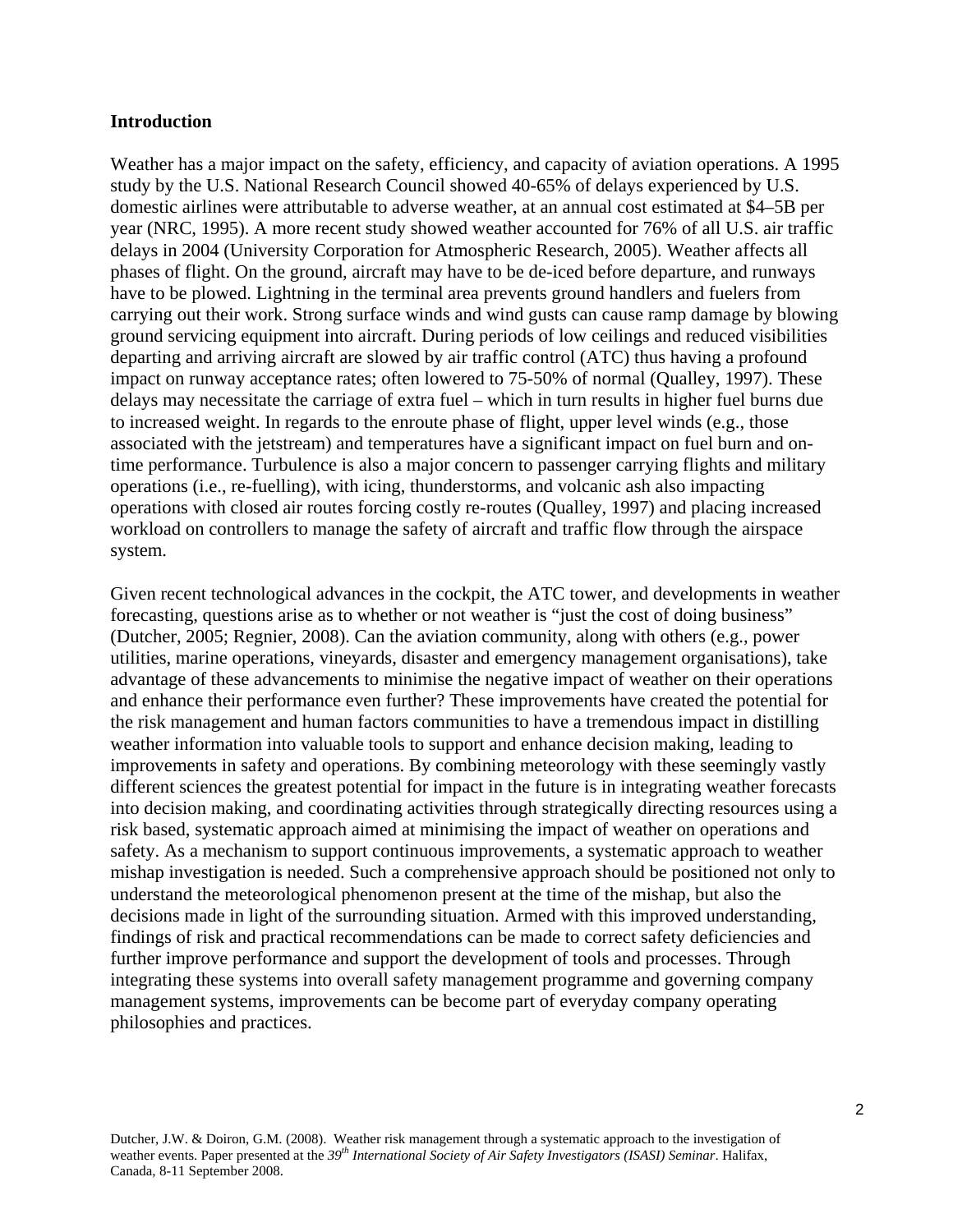### **Background**

### *Weather Hazards*

Pilots face many weather related dangers such as low level wind shear (LLWS), icing, thunderstorms, and turbulence in the enroute and airport environment. Despite technological advances in weather forecasting, dissemination and presentation of weather related data, weather continues to be identified as a contributing factor in aviation occurrences worldwide; at all levels of the industry. In the U.S., historically, about two-thirds of all general aviation (GA) accidents that occur in instrument meteorological conditions (IMC) are fatal. Moreover, though weatherrelated accidents are not frequent, they account for a large number of aviation fatalities - only 6% of GA accidents are weather-related but they account for more than one in four fatalities that occur in GA annually (National Transportation Safety Board [NTSB], 2005). In the commercial airline industry, a 2007 study by the International Air Travel Association (IATA) showed that the 2006 global average hull-loss rate was 0.48 accidents per million flights, or one accident for every two million flights for IATA's member airlines. Though accidents in the commercial aviation industry (i.e., transport and commuter categories) are rare, IATA indicated that 43% of accidents in 2006 occurred during operations in adverse weather (Malaysian National News Agency, 2007).

In addition to accidents, there are numerous injuries to flight crews and passengers due to weather related mishaps each year. For instance, of all weather-related commercial aircraft incidents in the U.S., 65% can be attributed to turbulence encounters (Sharman, Tebaldi, Wiener, & Wolff, 2006). Further, research at NASA estimates that airlines encounter severe turbulence nine times a month, resulting in an average of 24 injuries per month (Adams, 2001), with major U.S. based carriers estimating they receive hundreds of injury claims and pay out "tens of millions" per year (Sharman, et al., 2006). Encounters with turbulence can also be costly in operational and financial terms. An encounter with severe turbulence may result in significant damage to the aircraft requiring expensive inspections and repairs. Flight deviations, meals and hotels, and passenger inconvenience, not to mention bad publicity are all ruboff factors to be factored into the real cost of an encounter. Considering these factors, along with litigation, NASA's Aviation Safety program estimates the cost to the airlines from encounters with turbulence runs more than US\$100 million a year (Adams, 2001), with one airline estimating that each encounter of severe turbulence costs an average of US\$750,000 (Collaborative Decision Making, n.d.).

Besides turbulence, weather events such as the London Heathrow fog event, and the crippling winter storms in Canada and the U.S. in December 2006, to name a few events, have vividly exposed the enormous impact of weather on operations. These types of events can have a swift and grave impact on both an air operator's and an airport's bottom line.

### *Technological Improvements*

Given accidents and disruptions in air traffic caused by hazardous weather are magnified by the lack of understanding of weather information (to be discussed later) and an intrinsic uncertainty of weather forecasts a great deal of research and development work, worldwide, has been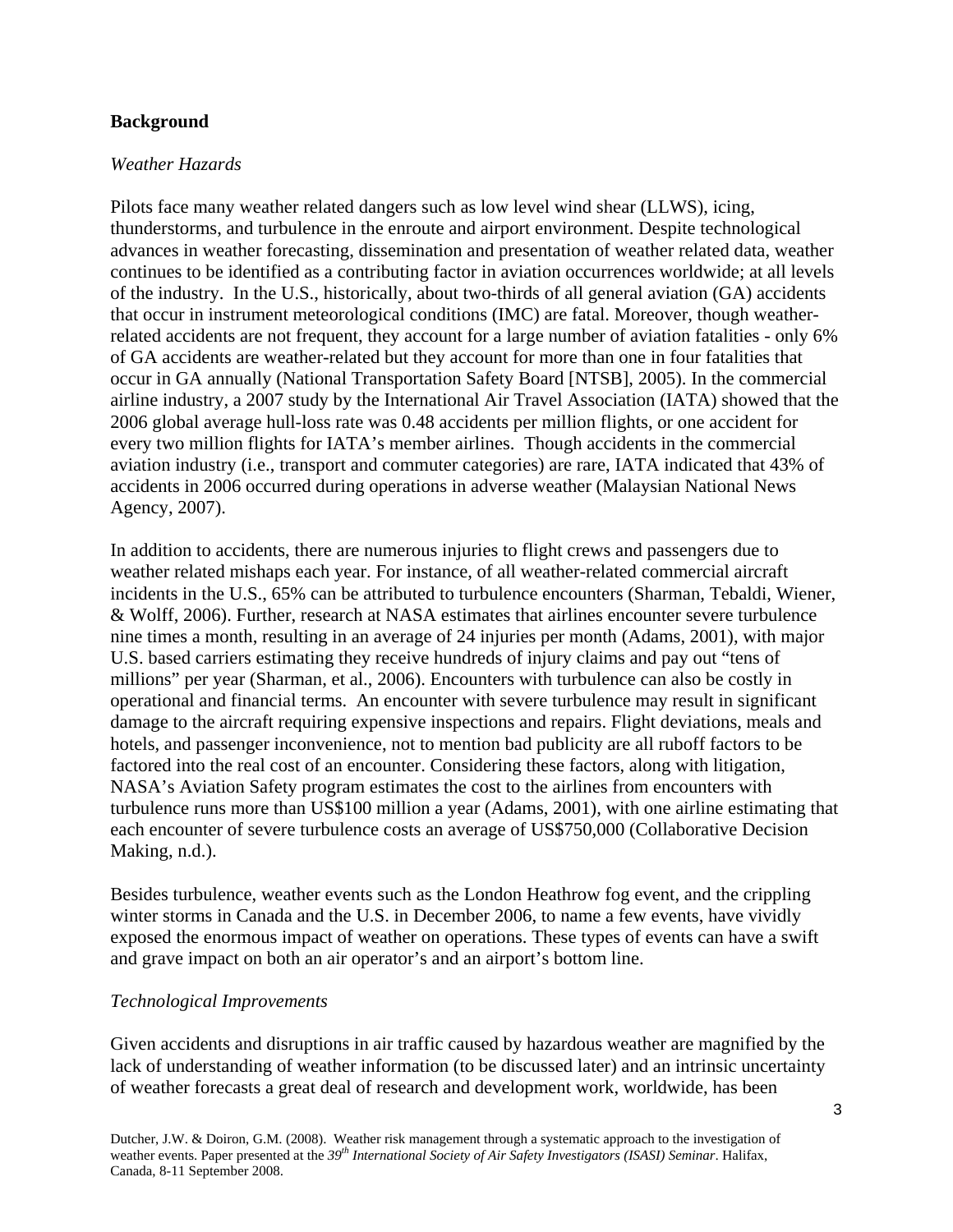directed at increasing the accuracy, precision and reliability of aviation weather forecasts in efforts to improve safety and air traffic management. Many of the improvements in aviation weather forecasting have come from the introduction of complex and advanced technologies (including increased levels of automation) into the weather office. These improvements have been relatively rapid in the weather forecasting domain - particularly over the last 20 years. These changes have come in the form of such technologies as high resolution satellite imagery, Doppler radar, Automated Weather Observing Systems (AWOS), and improved atmospheric computer modelling (i.e., numerical weather prediction (NWP) models).

In addition to the improvements in technology in the weather office, improvements in the observation, analysis, and dissemination of weather related information has allowed for improvements in aviation safety and performance. Improvements in aircraft radar, the development of the Low Level Wind Shear Alert System (LLWAS), and other technology for the observation of weather can be used to support decision making and evade hazardous weather. Technologies in the U.S. like the Integrated Terminal Weather System (ITWS) to observe and forecast local thunderstorms using Doppler radar data out to one hour in advance, and the Collaborative Convective Forecast Product (CCFP) to forecast thunderstorms 2/4/6 hours in advance, have been used to improve safety and air traffic flow management. Similarly, improvements in the dissemination and display of weather information will also continue to improve safety. Many national weather services provide a great deal of aviation weather data for pilots and other users via the Internet with more and more pilots using it as their primary, however some their only, source of weather data for flight planning. Aircraft weather radar, the Aircraft Communications Addressing and Reporting System (ACARS) provide crews with weather data on the flightdeck. With technologies such as Electronic Flight Bag (EFB), and NASA's Aviation Weather Information (AWIN) Graphical Weather Information System (GWIS) transmitting graphical weather products to the cockpit will further improve safety and efficacy of operations.

## *Pilot Weather Training*

The most common factor contributing to weather-related accidents is pilot error which can be directly coupled to the lack of pilot understanding of the details of their flying environment (Sand & Biter, 1997). A 2002 NASA study (Burian, 2002) involving over a thousand pilots, from students to airline pilots to instructors, revealed a number of alarming findings in relation to pilot's comprehension of weather. The participants, who had an average of 2140 total flight hours logged (median = 650 hours), were asked to complete a short weather knowledge test. Analysis of results showed participants, in general, performed quite poorly on the weather test. Many pilots apparently lacked operationally relevant weather knowledge and/or had difficulty recalling what was once learned. The study also found that many pilots did not have an accurate perception of their level of weather knowledge, with many rating their mastery of weather better than their actual performance. Pilots at all levels of formal training, but particularly those who were certificated to fly only in visual meteorological conditions (VMC), also generally had difficulty in integrating weather knowledge from across different weather categories (e.g., weather hazards, weather services, weather interpretation, and weather-related decision making). All participants, visual flight rules (VFR) only pilots in particular, also had difficulty in demonstrating an understanding of the implications weather information has for real flight operations. In addition,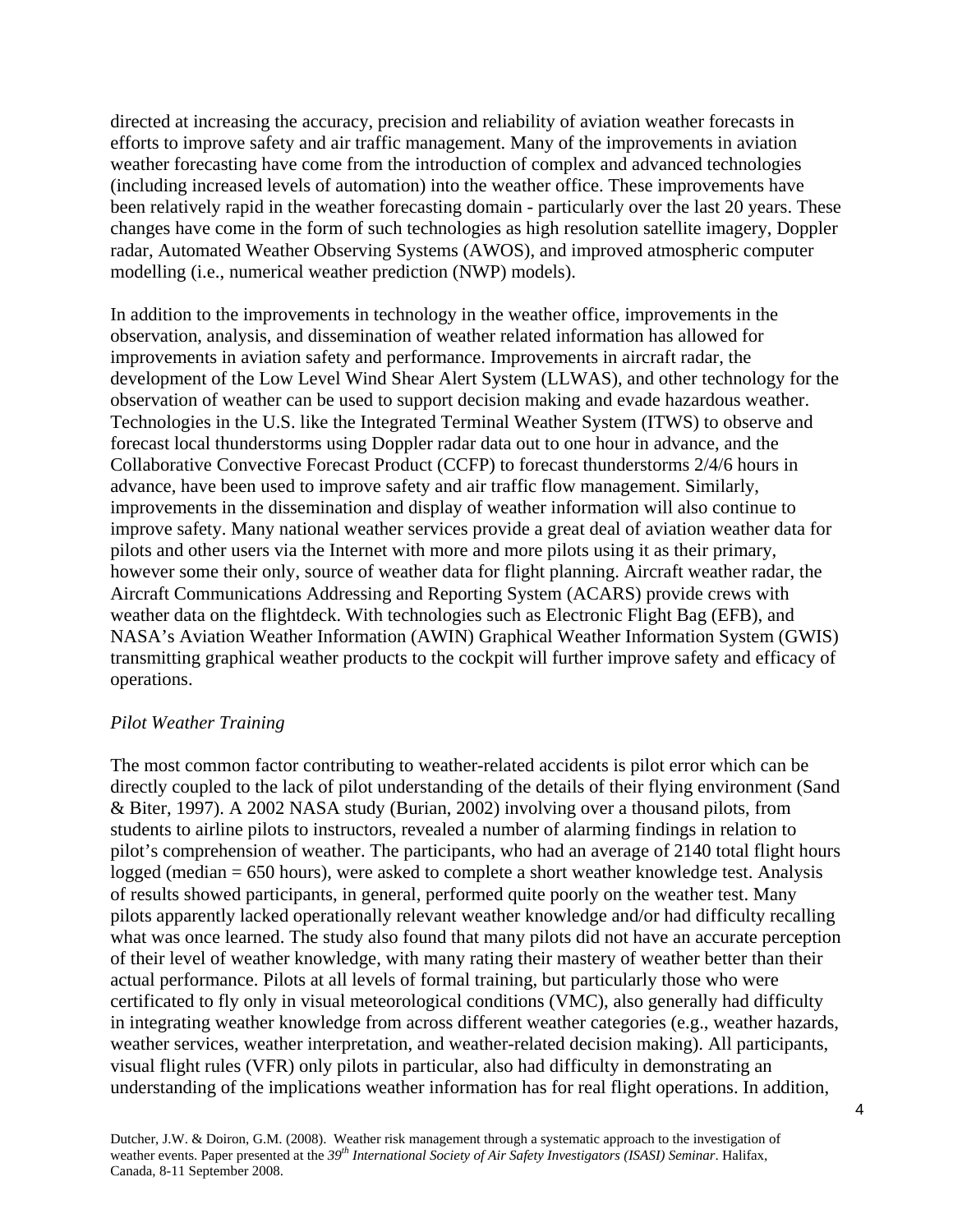pilots at all levels of formal training also had difficulty on items that required them to 'decode' information in various weather products (i.e., forecasts and observations) or to read various weather charts. The study also found that all pilots, including many instructors, were unable to select correct answers for VFR weather regulations questions. Only 44.7% of all pilots were able to correctly identify Marginal VFR visibility and ceiling levels and 45.9% of all pilots actually incorrectly identified IFR visibility and ceiling levels as those that constitute Marginal VFR.

This lack of pilot understanding is not surprising when considering the state of weather training. Most civilian primary ground schools in America include a mere nine hours of weather instruction. U.S. Air Force pilot training consists of 15 hours of formal weather instruction, as compared to 50 or 60 hours in the past, whilst U.S. Army aviator weather training consists of about 30 hours. (Lankford, 2000). Student aviators and Naval Flight Officers in the U.S. Navy receive a little over two weeks of meteorology training in their first year of flying, followed by about half an hour of training each year during instrument refresher (Cantu, 2001). Lankford (2000) argues regulations perpetuate this trend. In most countries, regulations only required pilots, from student to commercial pilots, to obtain and use weather reports and forecasts, recognise critical weather situations, and estimate ground and flight visibility. For the most part, only the airline transport pilot certificate requires the applicant to have any serious meteorological knowledge (Lankford, 2000).

In addition to deficiencies in basic meteorology training, despite the many advances in the use of NWP, Doppler radar, and satellite imagery over the last 15 years training in these areas, even at the highest levels and in the most progressive company, is largely absent; though practical and operations orientated training with these tools would greatly improve safety and efficacy with improved flight planning and decision making. Similarly, a recent study by Honeywell (Goold, 2008) uncovered deficiencies in weather radar training and understanding, and revealed almost 70% of pilots were dissatisfied with weather radar training. Pointing out that current radars are concerned primarily with weather analysis and avoidance, the study highlighted that proper interpretation depends on a pilots' adequate understanding of weather radar and meteorology. That said, the researchers concluded most operators do not provide initial or recurrent weatherradar training. It was found that most available training takes place on the job with many pilots describing a 'trial-and-error experience' and learning from information obtained from other pilots. Such practices may lead to improper radar operating procedures and techniques and further perpetuate a poor understanding of fundamental weather radar concepts, including its limitations. Once again, regulations seem to perpetuate this trend, with the study also revealing there is little incentive for operators to provide such training since regulators do not require it. This is also true of the advances in NWP and other technologies available.

### *Weather-related Pilot Decision Making*

Decision making is a complex process of gathering and processing information in working memory and formulating and implementing a plan of action. Decision making is fundamental to all aspects of flying operations, including weather. Most research examining weather-related decision making has focussed particularly on understanding why VFR pilots risk flying into deteriorating weather.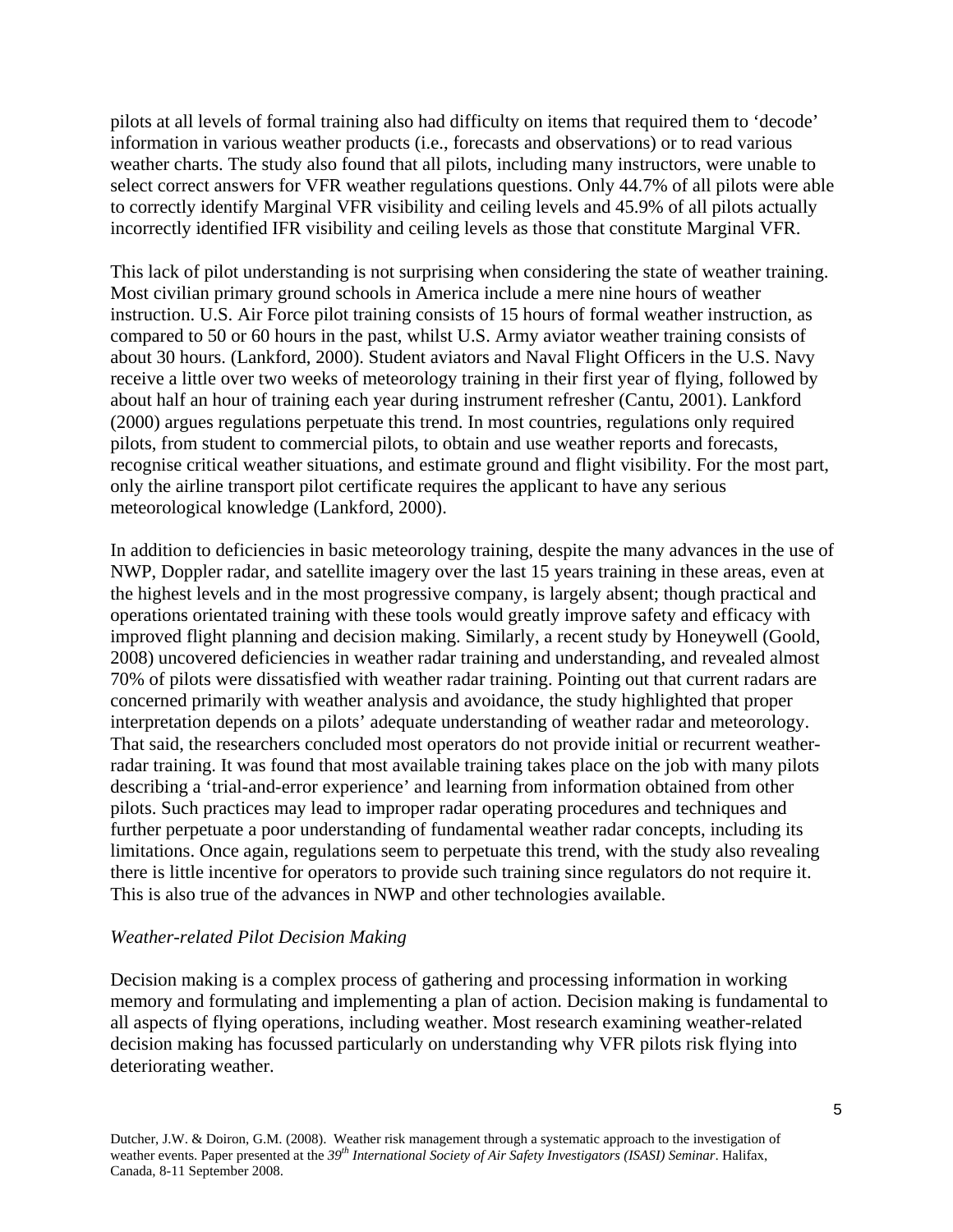One key reason why pilots may decide to continue a VFR flight into adverse weather is that they make errors when assessing the situation. That is, pilots are seen to engage in VFR flight into IMC because they do not accurately assess the hazard (i.e., the deteriorating weather conditions). A study by Goh and Wiegmann (2001) indicated that pilots with more experience were generally more confident of their ability to recognise problems and to generate and implement solutions. However, contrary to previous research on expertise, results suggested that pilots with more experience did not necessarily feel more confident in their ability to diagnose flight-related problems. The researchers argued that this may be the result of pilots not being trained as thoroughly in diagnostic decision making processes as are experts in other domains. Yes, pilots are generally trained to detect problems, such as engine failures, but to then rely on checklists and documented emergency procedures to diagnose and resolve the problems. In addition, some checklist procedures even bypass the diagnostic stage altogether and simply require an emergency landing. Goh and Wiegmann (2001) point out that though the necessity to perform diagnostic procedures may be reduced or even eliminated for some in-flight problems, other problems such as changes in weather are still important. Therefore, recognising that the weather has changed does not imply a pilot will generate the most optimal plan to deal with it. Being able to diagnose how serious this weather change is and the options available given the constraints of the situation (e.g., the weather change precludes the option of returning to the origin), are highly important. Consequently, in the event that a pilot encounters situations that are not easily defined in emergency procedures (e.g., inadvertently encountering adverse weather), the pilot will need to rely on his or her own abilities to diagnose the problem quickly and accurately. Results of the research indicated that even experienced pilots did not have an overwhelming confidence in their abilities to accomplish this task as it related to weather (Goh and Wiegmann, 2001). A 2002 study by NASA lends support to this showing that pilots at all levels of formal training, but particularly those who were certificated to fly only in VMC, generally had difficulty in integrating weather knowledge from across different weather categories (e.g., weather hazards, weather services, weather interpretation, and weather-related decision making) (Burian, 2002). Give the discussion of pilot's training in meteorology this is not surprising, especially in light that though diagnostic skills are essential they are largely not taught besides the mechanical reading (decoding) of forecasts and observations.

With respects to technology, Wiggins (2005) argues that despite the significant advances in the technology related to the prediction and reporting of weather conditions, the safety and efficiency of a flight remains dependent upon the pilot making an accurate and expeditious decision concerning the impact of the conditions reported. Moreover, in addition to weather reports and forecasts, the pilots of advanced technology aircraft now have available, weather radar systems that display a vast array of weather-related information in real-time. It is assumed that the provision of this information has the potential to improve weather-related decision making by enabling pilots to recognise changes in the weather conditions at a relatively early stage of the flight and thereby take appropriate action. However, as discussed, pilots may lack the confidence and skills to accurately diagnose and assess weather features and make sound and timely decisions. Couple this with the often lack of adequate training in many of these new technologies and the true value of all the money and effort spent on developing these technologies aimed at supporting decision making becomes clearer.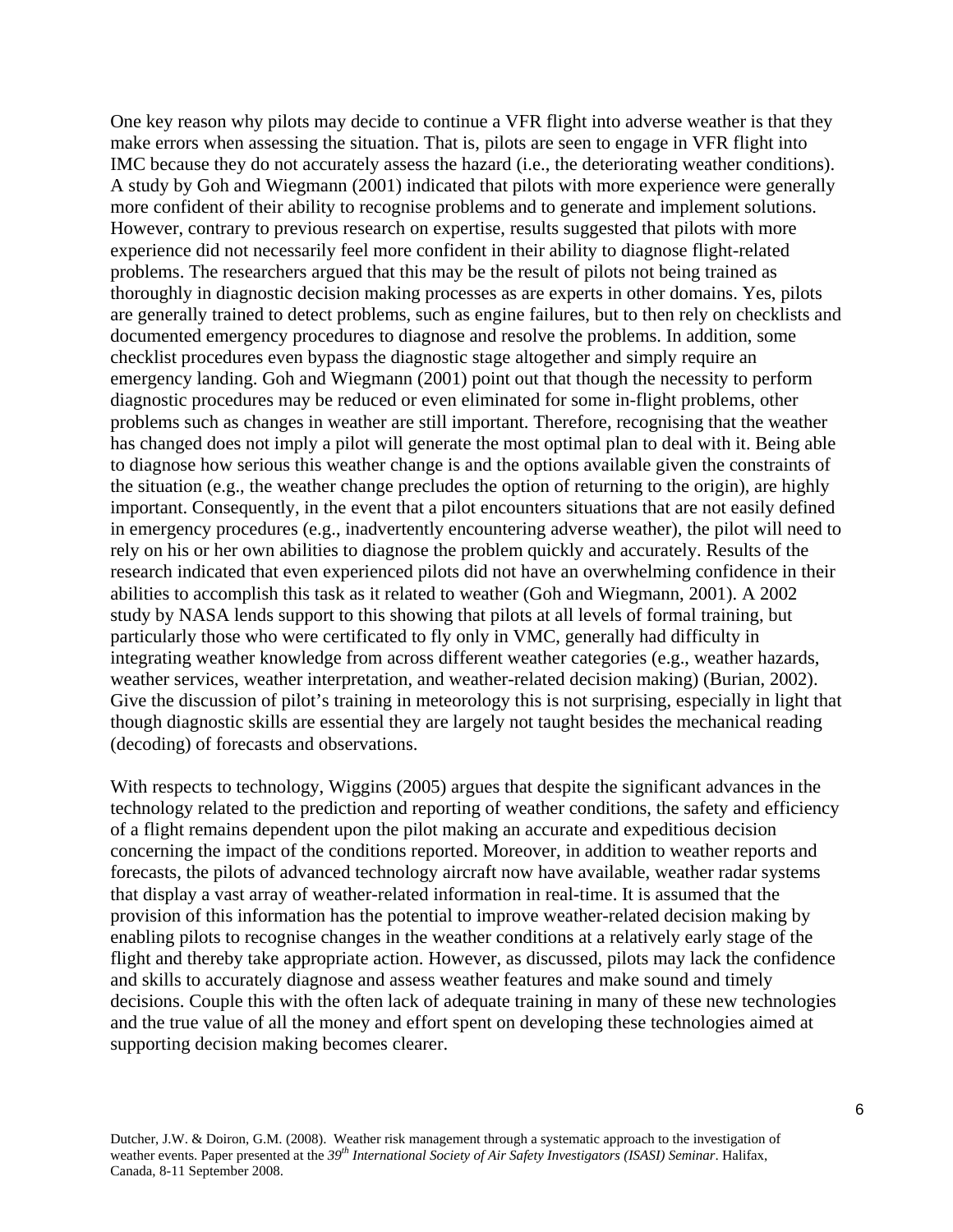#### **Can We Manage the Weather?**

It can be seen that various initiatives exist to improve aviation safety and air traffic management through the development of technology for the display and dissemination of weather related information, improvements in observations and the accuracy of weather forecasts, and such projects as the CCFP and ITWS in America. Besides advancements in technology, there is a growing amount of research looking at pilot weather-related decision making and ways to improve it – though studying VFR flight into IMC appears to dominate these research activities. Also relevant to the 'weather problem' is the number of developments in other areas like cognitive engineering, expertise, instructional techniques, and safety management.

However, despite these improvements are we actually doing anything? The answer is yes, but a more pertinent question might be "are we doing enough"? Sure these advances have made significant improvements to aviation, but are we getting the most from them? Are we just 'spinning our wheels' if we are designing technology to improve efficiency and safety, but not training people adequately, in some cases at all, on how to use it? We are still landing and taking off aircraft when the terminal area is blanketed with thunderstorms. There are still numerous injuries due to turbulence every month. There are major weaknesses in pilot's understanding of key concepts in meteorology. There are major weaknesses, at all levels, in pilot weather analysis and diagnostic skills, as well as in assessing the impact of weather on their flight. It seems we have reduced the weather problem down to a number of components or silos, but in some respects it appears this reductionism has made us half-blind. It is time to step back from the puzzle and see the whole picture - from 35,000 feet. The systems view. By looking at the bigger picture we can see potential for overlap. Through identifying the strengths and weaknesses of work in each silo and the potential interplay between them we can develop a common thread. This common thread will allow for a unified, concerted effort instead of having silos working in isolation. The status quo will have only limited results. The greatest potential for improvement in safety, air traffic management, aircraft operations, and fuel management is in a more unified effort for managing weather.

Another advantage of a systems view is the ability to see how different systems interact. Like human behaviour we cannot control 'Mother Nature.' But through studying human behaviour and the relationships between humans, tasks, environment, technology, tools, etc we have been able to realise significant reductions in accident rates. Borrowing from Reason (2000), we cannot change weather; however we can change how we interact with it and making our organisations and operations more 'weather tolerant.' By looking at the relationships between weather, technology, human factors, and operations we can design our interaction for better results. Different system outcomes can be had by building different relationships, sometimes using the very same or similar parts, because small changes to the parts can make a tremendous difference (Vincente, 2003). By applying this same philosophy, to weather, we can design relationships with technology, operations, human factors, etc that will lead to harmony, not tension – good fits, not bad.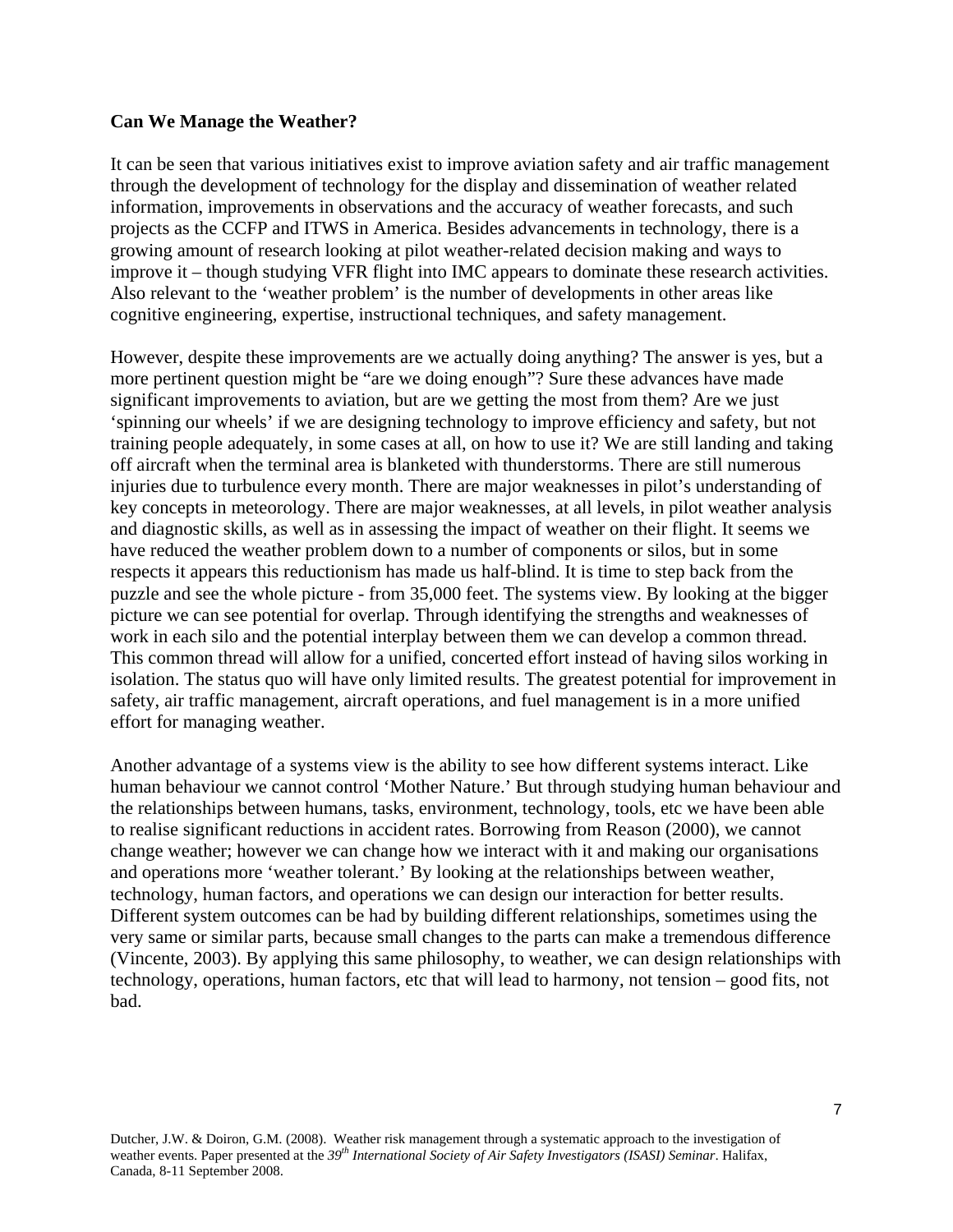#### **Weather Management System**

The systems view is useful for identifying components of a large system of activity and for seeing the interplay between them. Though this will allow for improvements in products, procedures, and technology whilst having affinity with humans and operations, a mechanism to direct these activities is needed. Staying within the realm of systems-thinking, we must develop a mechanism to strategically direct management strategies to manage weather. From a different view we can further break the weather problem down into system components and examine the interplay between them. Using a risk-based approach we can identify deficiencies and areas of risk and then direct activities to manage these risks by prescribing help from the various products and programmes developed as a result of a greater cooperation between silos (e.g., weather displays that are built upon governing principles of human-computer interaction - HCI). By using a risk-based approach these systems can be integrated into other management activities (e.g., company management, safety management, air traffic management, fuel management) as well as allow for everyday use and industry implementation using a common framework. Borrowing from occupational health and safety management systems (OHSMS) theory (International Labour Office [ILO], 2001) and recognising that like fatigue, ramp damage, maintenance error, etc weather is a source of risk which also needs to be managed using a 'weather management system' (WMS) which focuses activities to maximise results. In essence, coordinating and focussing activities using a WMS is working at the intersection of meteorology and the science of risk management to improve relationships and consequently safety and performance.

A WMS, like an OHSMS and safety management system (SMS), is a systematic approach to managing weather. It applies techniques used to manage other aspects of business performance such as quality and safety. This approach is based in General Systems Theory (input, process, output and feedback). Unlike a prescriptive program (e.g., federal regulations on pilot training, VFR and IFR flight minimums), a WMS does not focus solely on compliance with regulations; it takes a broader perspective and aims for continuous improvement. A WMS is a risk-based approach aimed at managing risks effectively through systematically identifying hazards (e.g., winter weather, LLWS, thunderstorms, fog), assessing and controlling risks (i.e., disruption to operations, fuel wastage, death, injuries), evaluating and reviewing risk control measures to ensure that they are effectively implemented and maintained. A WMS strives for continuous improvement, which can be achieved by monitoring system effectiveness and taking action to improve the system where required. This active monitoring means that organisations can address weather issues and system failures even before an accident occurs.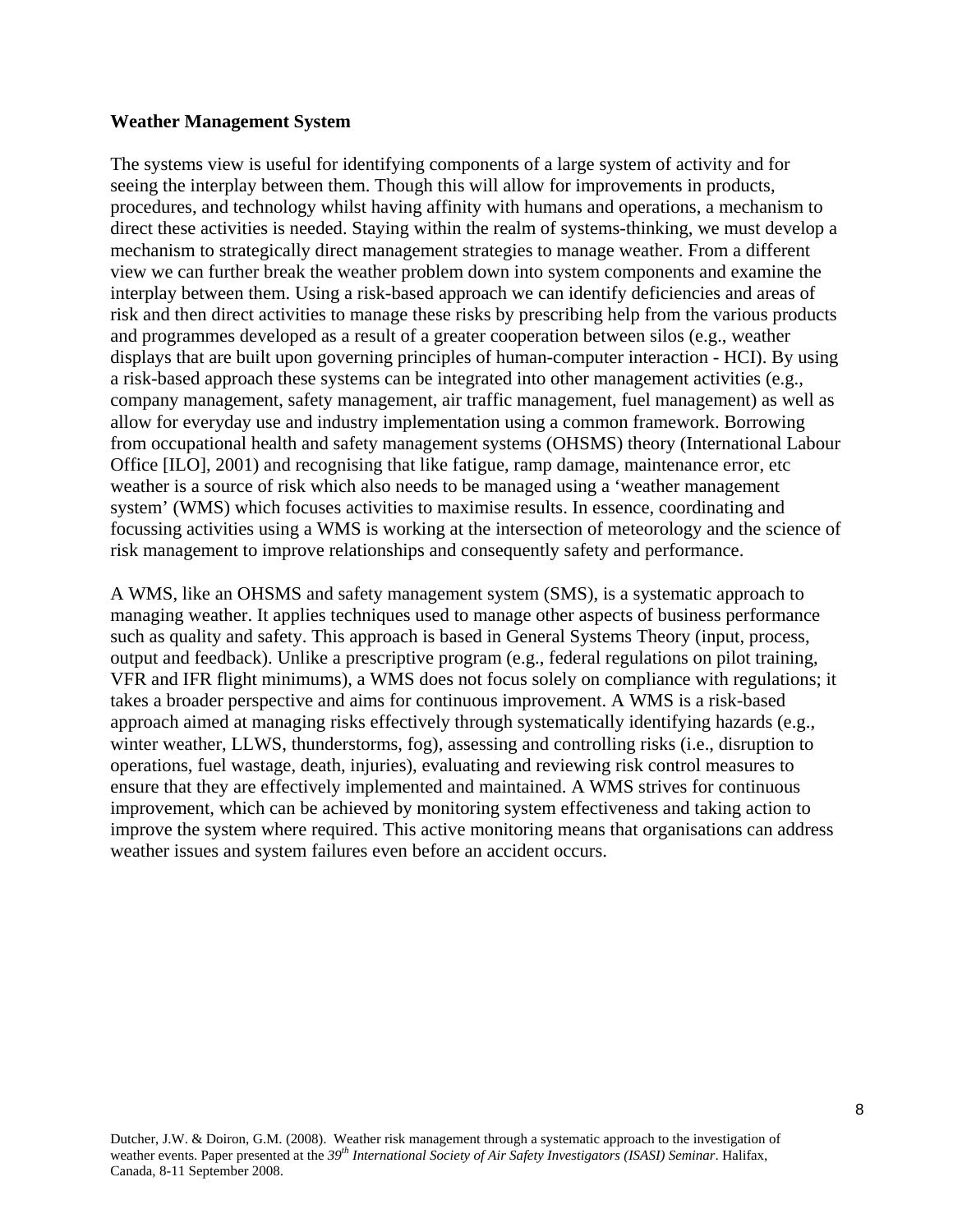

**Figure 1. Main Elements of a Weather Management System**

Borrowing again from guidance on OHSMS by the ILO (2001), a WMS has five main elements (see Figure 1) which follow Deming's (1986) internationally accepted Plan-Do-Check-Act (PDCA) cycle. These five elements are namely: Policy, Organizing, Planning and implementation, Evaluation, and Action for improvement. 'Policy' contains the elements of 'weather policy' and employee participation. It is the basis of the WMS as it sets the direction for the organisation to follow. 'Organizing' contains the elements of responsibility and accountability, competence and training, documentation and communication. It makes sure that the management structure is in place, as well as the necessary responsibilities allocated for delivering the weather policy. 'Planning and implementation' contains the elements of initial review, system planning, development and implementation, weather-related objectives and hazard prevention. Through the initial review, it shows where the organisation stands concerning weather, and uses this as the baseline to implement the weather policy. 'Evaluation' contains the elements of performance monitoring and measurement, investigation of injuries, damage to aircraft, and disruption of services as a result of weather, audit and management review. A WMS shows how the larger management system functions and identifies any weaknesses that need improvement. It includes the very important element of auditing, which should be undertaken for each stage. 'Action for improvement' includes the elements of preventive and corrective action and continual improvement. It implements the necessary preventive and corrective actions identified by the evaluation and audits carried out. It also emphasises the need for continual improvement of weather-related performance through the constant development of policies, systems and techniques to prevent and control weather-related occurrences, injuries, and negative impact on the efficacy of operations.

### *Weather Risk Control Systems*

The broader WMS contains a number of smaller 'weather risk control systems' (Wx-RCSs) designed to manage the impact of a weather hazard (e.g., thunderstorms, turbulence, reduced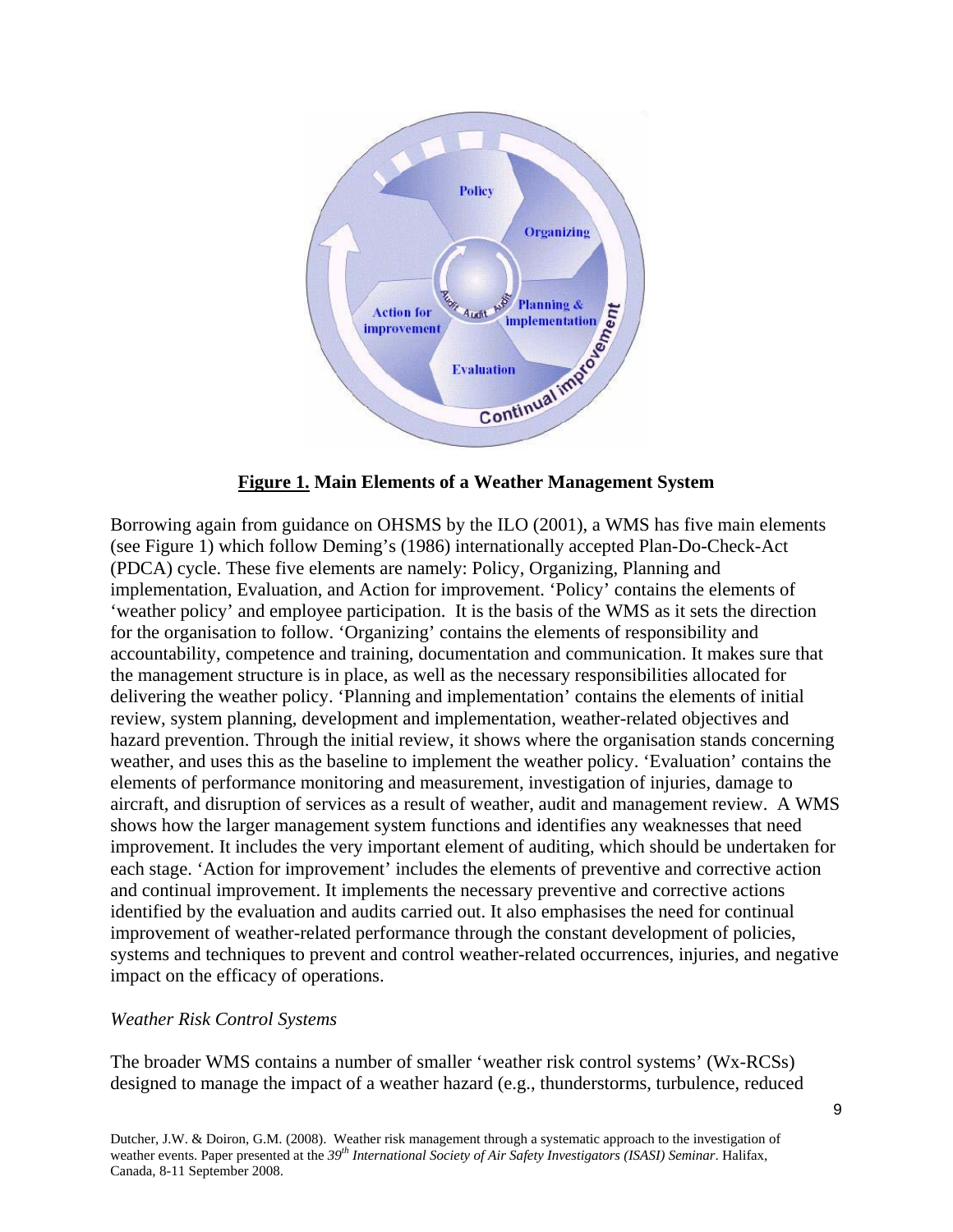visibility, LLWS) on safety and operations (Dutcher, 2005). A Wx-RCS is essentially a "mini" SMS with all the same components designed to manage weather risks, and enable the broader WMS to be integrated into an operator's overall safety management program (i.e., SMS) as well as influence other areas connected to weather like fuel management policies and air traffic management.

Part of the output of a Wx-RCS is risk controls or types of defences that prevents a hazard from creating harm (i.e., preventive controls) or mitigates the harm once an event has occurred (i.e., recovery controls). Defences can be categorised into three different types, namely:

- *Engineering defences*. Physically prevent a hazard from causing harm such as de-icing fluid, or other 'engineering fixes' like outfitting aircraft with weather radar.
- *System defences*. Control hazards by specifying procedures to be followed, such as a company policy regarding operations near thunderstorms, LLWS recovery procedures.
- *Human defences*. Are the actions, competence and expertise required by individuals to prevent hazards from being realised in the first place. For example, a pilot's ability to recognise and diagnosis echoes on weather radar is a human defence that prevents planes from flying into thunderstorms.

As part of prescribing risk controls it is important to identify risk controls that can be put in place to prevent or reduce the likelihood of an undesirable event occurring (that is, preventive controls), and risk controls that can be put in place to minimise the consequences of the undesirable event (that is, recovery controls) (Walker & Bills, 2008). Given both types of controls are important for maximising safety a useful tool for this type of analysis is the 'Bow-tie model' (see Figure 2) (Reason, 1997).



**Figure 2. Bow-tie Model**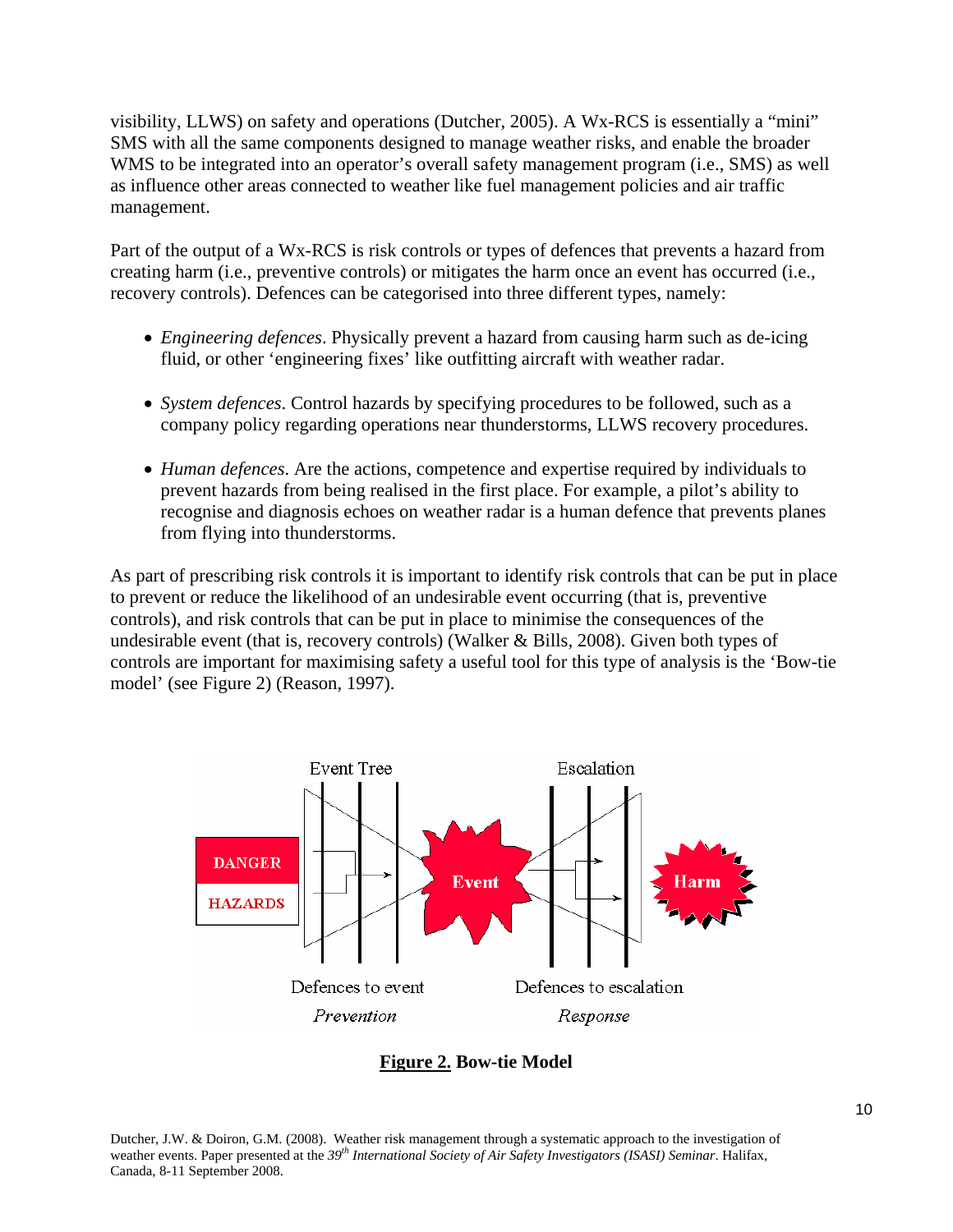### *'Defences-in-depth'*

The terms 'defences-in-depth' or 'lines of defence' are used to refer to the notion that there are generally a number of risk controls providing layers of protection in a transport operation. Each layer of risk controls provides assurance against the possible breakdown in the preceding layer. Reason (1997) noted that deficiencies in defences or risk controls can occur due to individual actions or to systemic problems (for example, being poorly designed in the first place). At any particular time in any safety system, there will be weaknesses in some risk controls, and these weaknesses will change over time. These holes or weaknesses can occasionally align, leading to serious consequences (Walker & Bills, 2008). Like humans, defences are not perfect, thereby necessitating several layers of defences. If one defence fails the hazard still may not cause harm because other defences are in place. The number of defences in place will depend on the level of risk posed by a specific hazard. High hazard activities (e.g., landing in bad weather) require multiple redundant systems, for example weather radar, instrument landing system (ILS) and ILS procedures to reduce the risk of an accident.

### **Investigation of Weather-related Occurrences**

To allow for lessons learned, occurrences must be comprehensively investigated to determine if weather was a contributing factor to the occurrence. Investigations must include gathering and plotting atmospheric data to establish the state of the atmosphere at the time of the occurrence, as well as identify weather hazards (e.g., icing, LLWS, lightning, turbulence) which may have played a role in the occurrence. Though it is important to understand what meteorological conditions and phenomena influenced the aircraft, it is also important to understand decisions made by pilots, controllers, dispatchers in relation to the weather. Such an analysis may highlight issues with pilot or dispatcher incorrect and/or incomplete knowledge due to training deficiencies, and/or poor dissemination of weather data, or incomplete weather data due to reporting limitations.

That said, to simply say a pilot flew into bad weather does little to explain why. A key question is "Why did it make sense at the time?" Through 'reverse engineering' investigators can gain an understanding of the systemic connections between human behaviour and features of the tasks and tools that the people worked with, and of the operational and organisational environment in which they carried out their work. Therefore by gaining a comprehensive understanding of the evolving situation in which people's behaviour took place, investigators will be better suited to understand the behaviour (Dekker, 2002). To facilitate this, a systematic approach to weather investigations must look at the mishap from, obviously, a meteorological perspective identifying the weather conditions and phenomena that may have played a contributing role in the mishap but also from a technical and human factors and organisational perspective. Understanding the context in which humans err is fundamental to understanding the unsafe conditions that may have affected their behaviour and decision-making. These unsafe conditions may be indicative of systemic risks posing significant accident potential.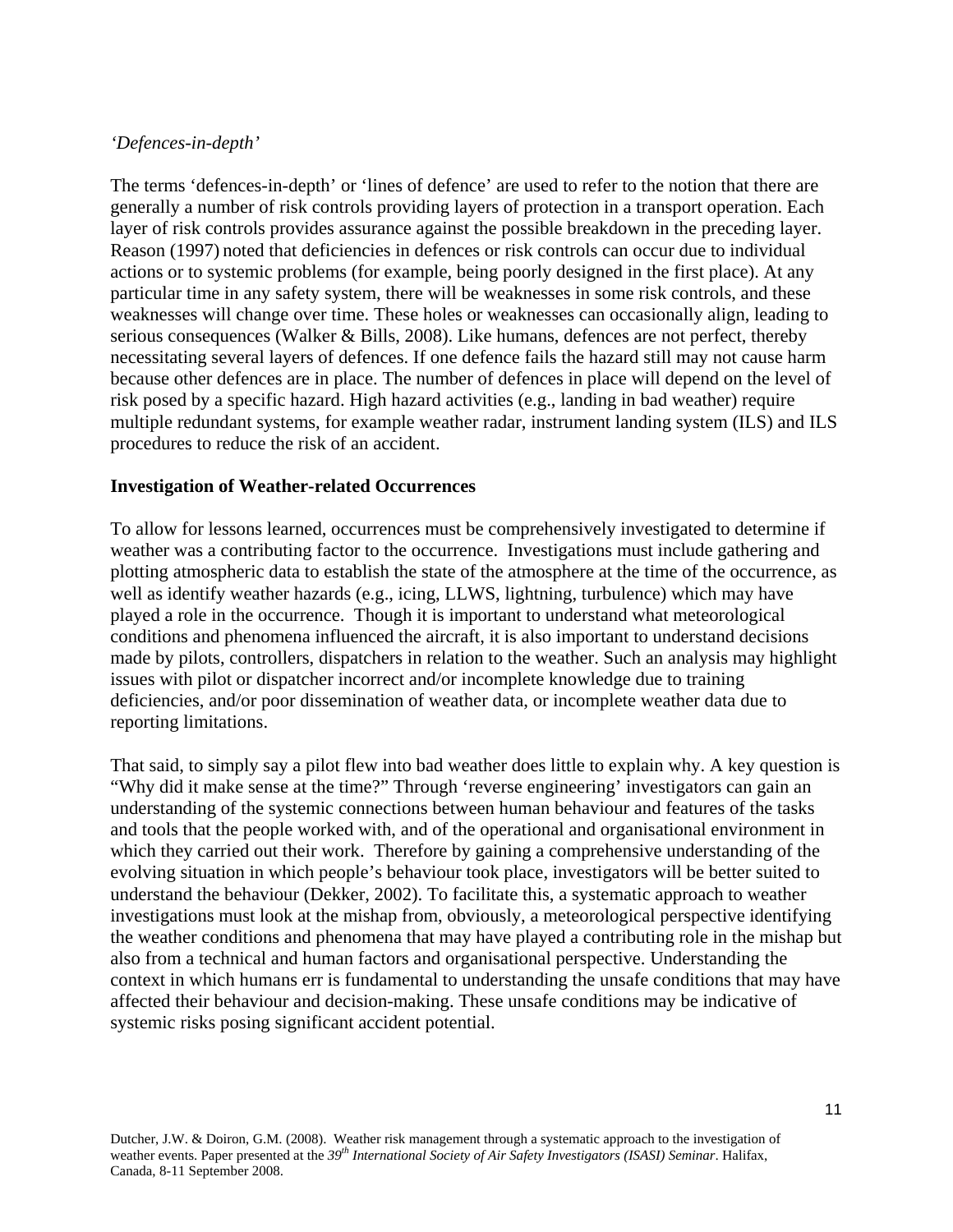#### *Meteorological Perspective*

To allow for a comprehensive examination of weather data, the investigator must utilise a methodological approach, allowing examination of data in the vertical (i.e., surface, 850/700/500/250 millibar levels) and the horizontal (discussion to follow).

#### Analysis Funnel

The 'analysis funnel' is built upon Orlanski's (1975) notion of scaling which is essential to establishing the importance of various processes in the atmosphere. Primarily, for the purpose of weather investigation, there are three size scales (largest to smallest): planetary (or hemispheric), synoptic, and mesoscale (see Figure 3). Given most energy transfer in the atmosphere is downscale from the planetary scale analysis should begin there, gradually working downscale and inward towards the smallest scale. This framework essentially forms an analysis funnel providing an investigator with a comprehensive understanding of the state of the atmosphere and interrelation of scales (Dutcher, 2004). In other words, this will provide an understanding of why the weather did what it did at the local level as a result of the interplay between local factors (i.e., topography, bodies of water, local stability, water and air temperatures) and the larger scale dynamics (i.e., highs, lows, frontal systems, jetstreams, upper level troughs, ridges, and vorticity, thermal advection). Essentially, this provides the "why" of the weather.



**Figure 3. Analysis Funnel**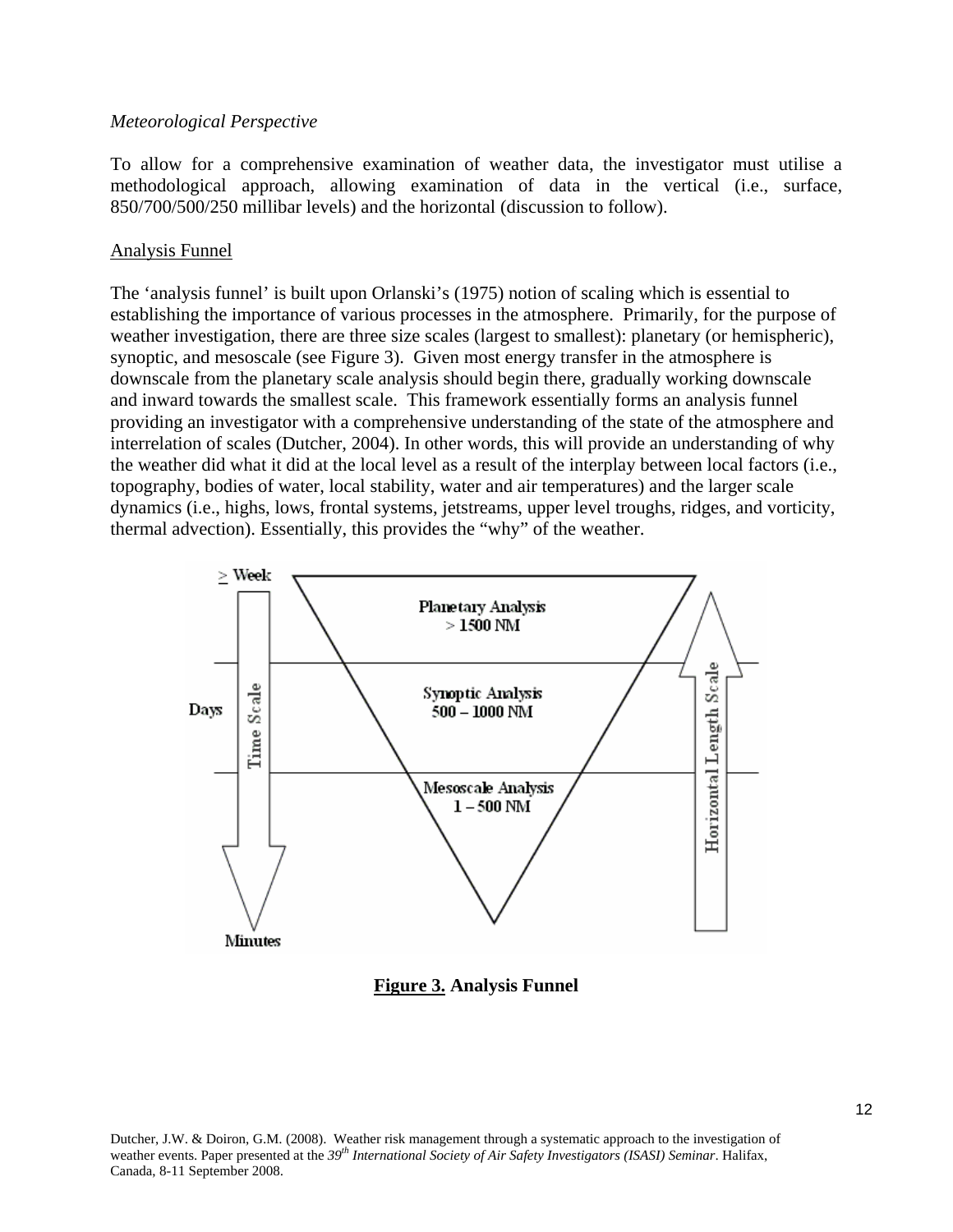### Weather Analysis Checklist

From analysis of research and various aircraft accidents and events Dutcher (2003; 2004) developed the 'weather analysis checklist' (WAC) to provide a sound analytical framework to assist in identifying flight conditions and possible weather hazards present (see Figure 4). The WAC is structured to allow a logical flow for analysis, moving downward from stability; since stability determines virtually every subsequent factor. Moreover, many of the items in the checklist are influenced by the proceeding item. For instance, an unstable atmosphere will allow for the formation of towering cumulus and cumulonimbus clouds resulting in thunderstorms and rain and consequently reduced visibility. Additionally, the unstable conditions can cause surface winds to become variable and gusty. With thunderstorms comes the presents of wind shear associated with downbursts (e.g., microburst) as well as turbulence. The strong vertical currents inside the towering cumulus and cumulonimbus clouds combined allows for the rapid growth of large water droplets representing a significant icing threat above the freezing level. Warm temperatures can create high density altitude conditions which can have a major impact on aircraft performance. In addition, thunderstorms can also cause erroneous altimeter readings.



**Figure 4. Weather Analysis Checklist** 

In addition to a structured framework for analysis, the WAC is also useful as a tool to provide for a clear summary of conditions at each scale, allowing others to follow the logic of the investigator. Following the comprehensive analysis of all scales (as per the Analysis Funnel) with regards to the weather analysis checklist, the four-dimensional understanding of the atmosphere must be related to each phase of flight to determine if, and what, weather hazards were present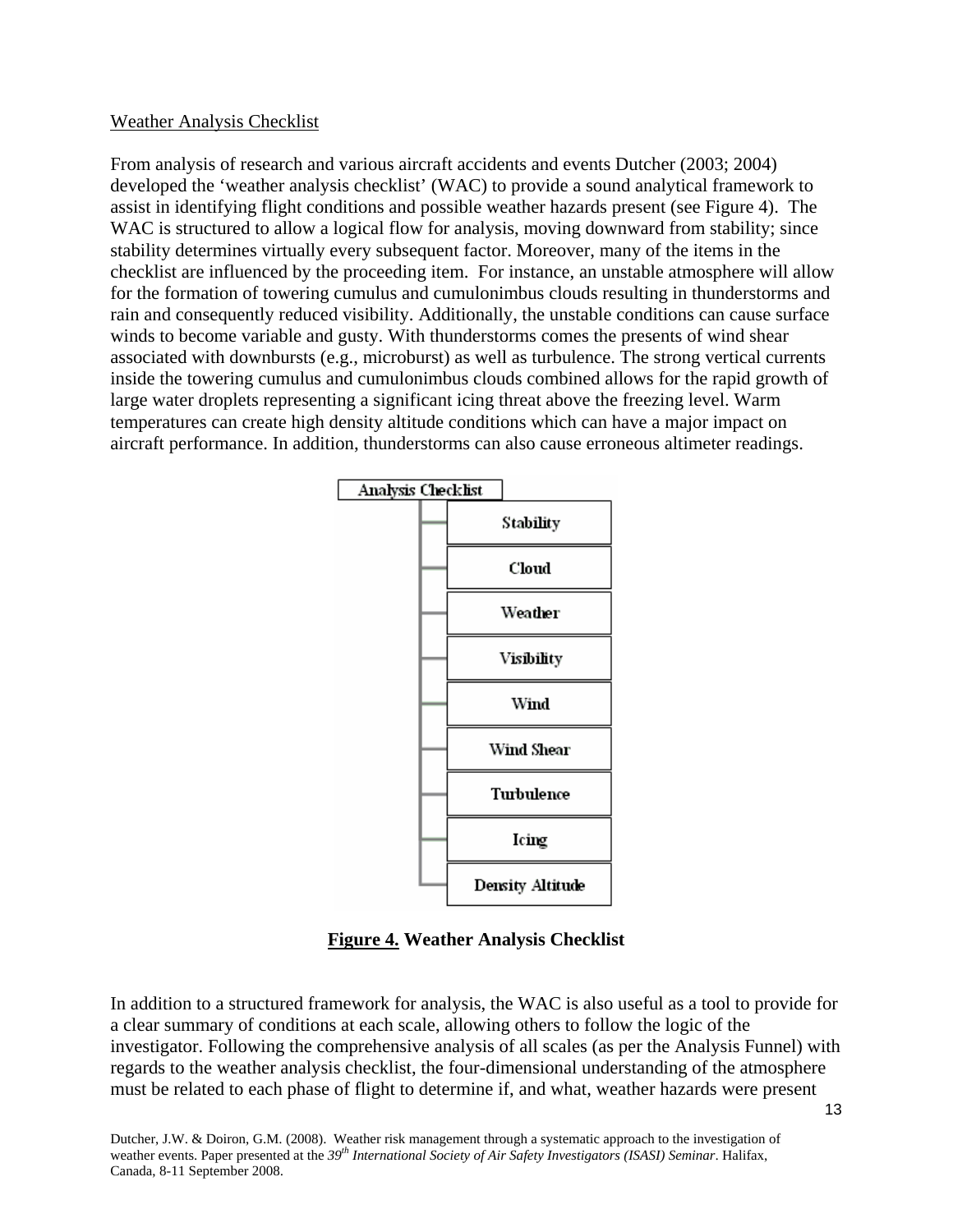during: (a) taxi, takeoff to top of climb; (b) enroute; and (c) top of descent, approach, landing, and taxi.

By combining the Analysis Funnel with the WAC an investigator can systematically identify weather hazards at every phase of flight and be able to explain 'meteorologically' why the weather behaved in such a manner. In other words, this identifies the "what", "where", "when", "how", and "why" of the weather.

## *Technical Factors*

In addition to examining the weather-related occurrence from a meteorological perspective, investigators must also consider technical factors which may have restricted the accuracy and comprehensiveness of meteorological data provided to aircrews, ATC, and operators. In some cases investigators may breakdown and test meteorological instrumentation if the accuracy of weather data is suspect. In cold climates, during winter, ice can form on meteorological instrumentation and is thus a possible consideration during an investigation. For instance, during periods of freezing precipitation ice accretion may reduce the efficiency or cause complete failure of anemometers, restricting the validity of wind data. These same considerations may be applied to aircraft instrumentation as well as the affect of temperature and density changes on altimeters. Technology for gathering and displaying weather information must also be examined to understand the capabilities and limitations of such tools (i.e., radar technology, high-resolution zoom satellite imagery). Consideration must also be given to possible limitations of technology as a result of atmospheric phenomena. For instance, aircrews flying into thunderstorms, and areas of hail, as a result of false radar returns caused by radar attenuation due to absorption.

## *Human Factors and Organisational Issues*

Comparison of forecast conditions, aircrew actions, and the investigator's identification of possible hazards may suggest possible issues with aircrew judgement. However, simply stating that the pilots flew into adverse weather conditions does little to explain why. Investigators must endeavour to identify why the aircrew's decisions made sense to them at the time. Were there human factors related barriers to effective aircrew weather decision making? For instance, lack of knowledge due to inadequate training or poor provision of weather data, and operating norms.

The overall process of occurrence investigation within the human factors field is similar across many methodologies. However, differences arise in their particular emphasis of the techniques. Whilst some focus on management and organisational oversights and omissions, others consider human performance/error problems (on the frontline) in more depth (Livingston, Jackson, & Priestley, 2001). With that said, both levels must be examined to gain a comprehensive understanding of how such things as organisational norms and policies impacted decisions and behaviours, and how organisational structures influenced the communication of weather information and consequently decisions.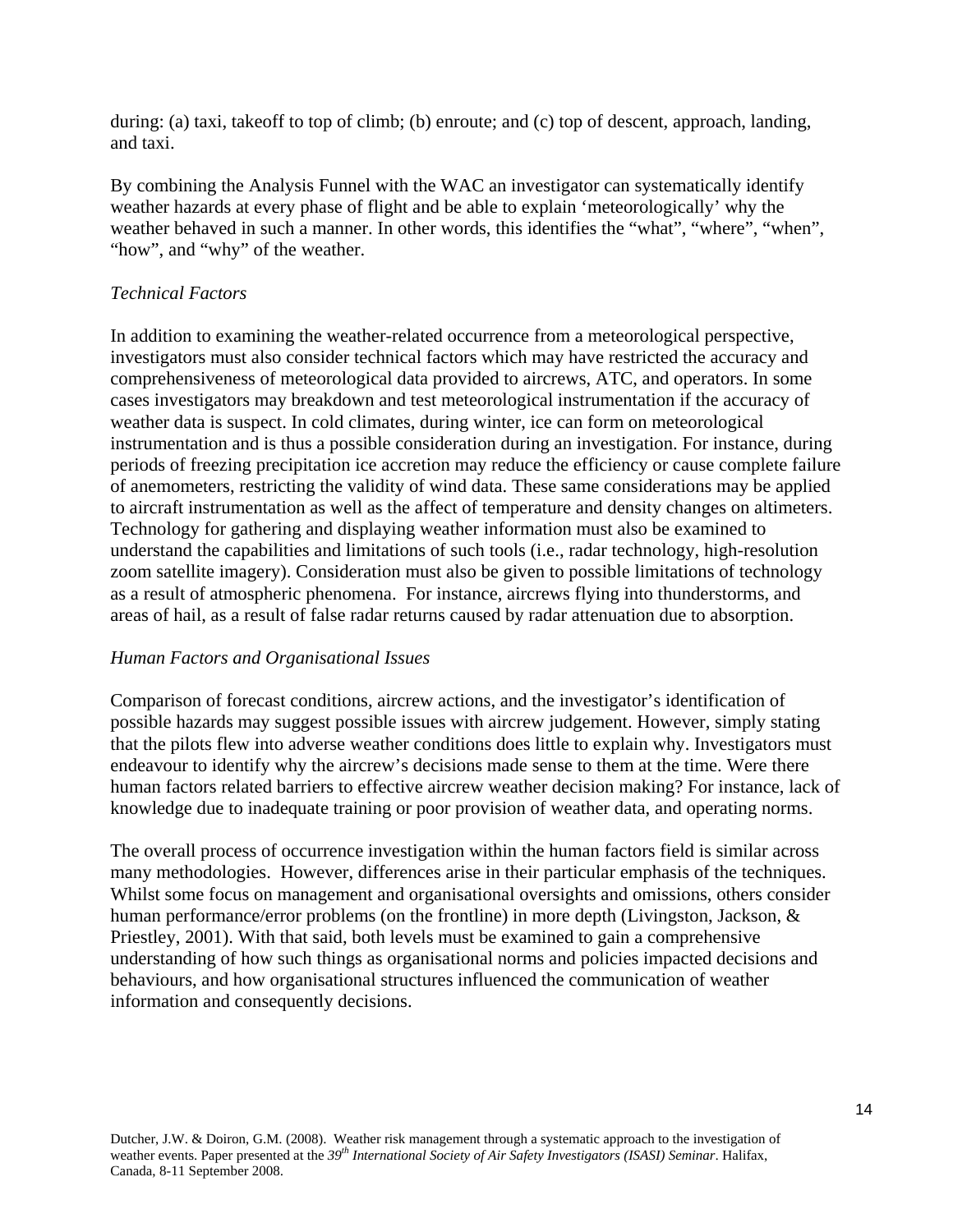### Adequacy of Service

Emphasis should be placed upon determining whether the crew was adequately informed regarding hazardous weather conditions. The observing, forecasting and briefing facilities involved and the services provided should be examined with a view to determining whether such things as: whether pertinent regulations and procedures were satisfactory, available, and adhered to; that forecasts and briefings were accurate and made effective use of all known and relevant information; and communication of information to the relevant aeronautical personnel was accomplished without delay and in accordance with prescribed procedures.

### Adequacy of Flight Documentation and Messages

In some countries, frequently observed local weather effects at an aerodrome may be listed in fight supplements data as a warning to aircraft. These flight supplements are often used for flight in VMC. However, these same warnings may be silent in documents relating to flight in IMC for the same aerodrome. Therefore, comparison of such documents should be made so as to highlight possible disparities. As an example, a flight supplement for an aerodrome surrounded by rough terrain with frequently strong winds, may warn of possible mechanical turbulence given certain conditions (i.e., wind direction and speed). However, this warning may be silent in approach plates used in IMC. In addition, investigators must also consider the possibility that frequent use of these particular aerodromes, may breed complacency and thus non-use of such documents even in VMC.

Aside from flight documentation, consideration to messages in flight must also be given, for instance significant meteorological information (SIGMET) messages. Such data should be examined for clarity and brevity and whether they facilitated understanding and use of messages given conditions of flight. This may also include the 'cognitive ergonomics' of weather displays and messages (e.g., HCI considerations). In addition, the possible limitations of reports such as with pilot reports (PIREPs) must also be considered. These limitations are particularly relevant to reports of icing and turbulence given their interpretation is subjective (e.g., Bass, Kvam, & Campbell, 2002).

## Operating Norms and Policies

Norms, whether organisational, group or individual may significantly influence behaviour and operations. In relation to weather, an investigator must analyse the various organisations, groups and norms of the aircrew (if possible). Particular attention should be paid to norms and policies relating to the dissemination of information, and analysis of data. For instance, a possible norm of pilots failing to read dispatch reports in their entirety due to their considerable length. This norm of seeking only certain data may have restricted the comprehensiveness of weather briefings provided. In addition, federal regulations and operator's operational policies regarding flight in hazardous weather conditions and the operational reality should be analysed for disparity. Such analysis may also be applied to industry norms, e.g., penetration of thunderstorms in terminal areas (Rhoda & Pawlak, 1999).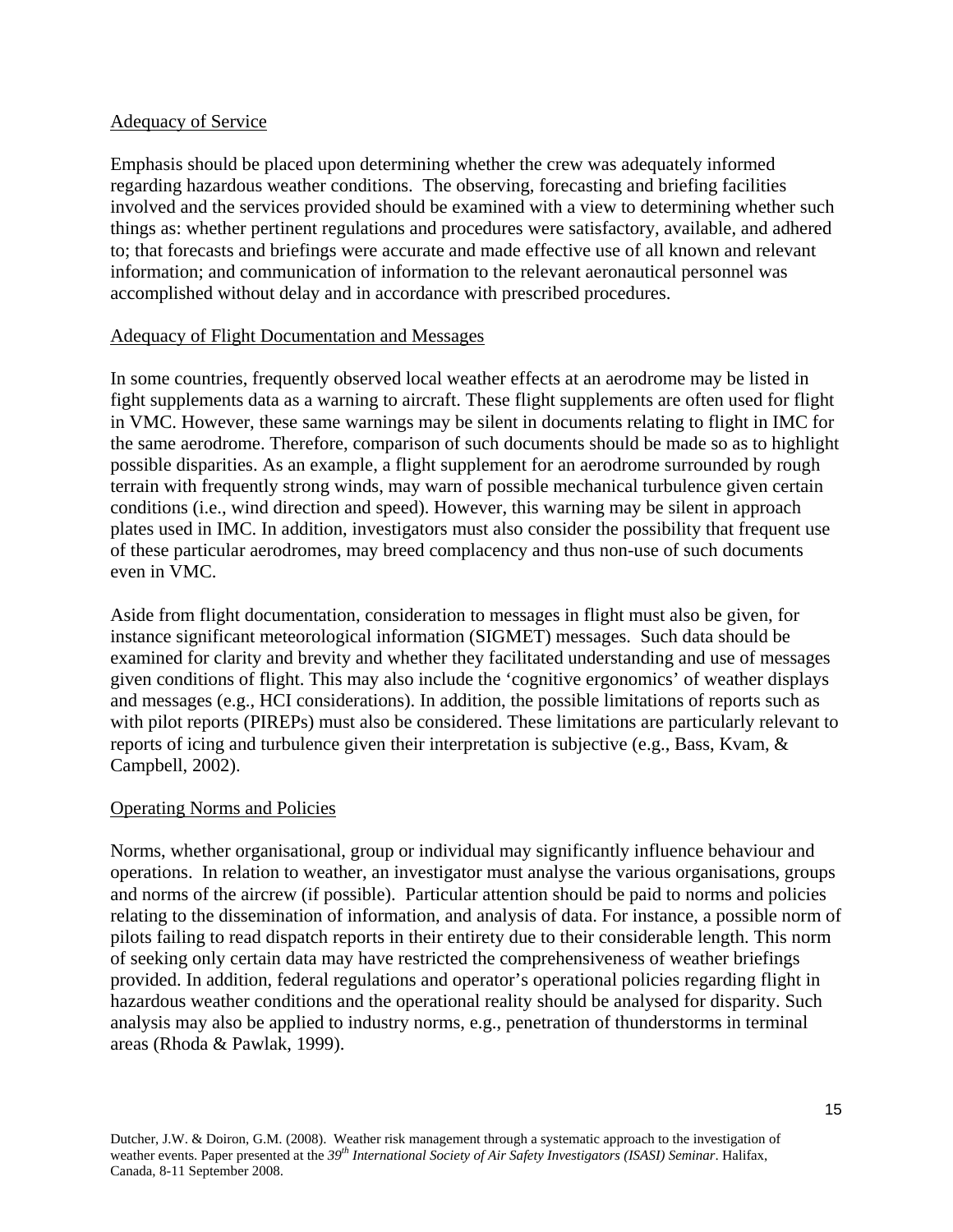### Individual Proficiency

Investigators must also give consideration to the proficiency of individuals (i.e., pilots, dispatchers, controllers). Borrowing from Rasmussen (1982), there may be issues with academic and operational knowledge of meteorology and perhaps the limitations of the aircraft and technology. In addition, there may be deficiencies in skill of personnel in interpretation of products and application of data. In addition to identifying deficiencies, it is equally important to uncover why they exist. In other words, are these deficiencies the result of inadequate training and dated knowledge? Furthermore, an investigator should also consider the possible influences of workload and pressure (either real or perceived) on errors and decision making of individuals and crews.

### **The Role of Systems Theory in Accident Interpretation**

The most important question in an investigation is "why?" Occurrences are seldom the result of a single cause. Although individual factors when viewed in isolation may seem insignificant, in combination they can result in a sequence of events and conditions that result in an accident. Systems theory is the study of the interaction of people, their tools, equipment, materials, facilities, procedures, software, and work environment and how they work to accomplish a common goal. Using a systematic approach to investigating a weather occurrence from a meteorological, technical and human factors perspective allows an investigator to identify various conditions and factors that played a role in the event. However, it offers little about the dynamic interplay between the various factors and the conditions that allowed events to transpire. In order to gain this understanding we must again step back to see the bigger picture and make sense of it using various models of systems thinking like Reason's 'Swiss Cheese' model (1990) and the SHEL model (Edwards, 1972; Hawkins, 1987). Having assessed the interplay between factors, an investigator can identified deficiencies and systems failures and produce findings of risk and make recommendations as to how to manage these risks (i.e., risk controls). Therefore, the results of a weather investigation can be used as input into a WMS to allow for continuous improvement.

## **Conclusion**

Weather has a significant impact on safety, air traffic management, fuel burn, and on-time performance. In response to calls for improvement, several initiatives now exist to improve aviation safety and air traffic management through the development of technology for the display and dissemination of weather related information, improvements in observations and the accuracy of weather forecasts and specialised forecast products. Besides technological advancements, research continues to grow into pilot weather-related decision making, cognitive engineering, expertise, instructional techniques, and safety management. However, despite these improvements, weather continues to be a contributing factor in many accidents. In some instances we are designing technology to improve efficiency and safety, but not training people adequately, in some cases at all, on how to use it. We are still landing and taking off aircraft when the terminal area is blanketed with thunderstorms. There are still numerous injuries due to turbulence every month. And there are major weaknesses in pilot's understanding of meteorology and training. It appears a unified, concerted effort to focussing efforts is needed as the status quo will have only limited results. The greatest potential for improvement in safety, air traffic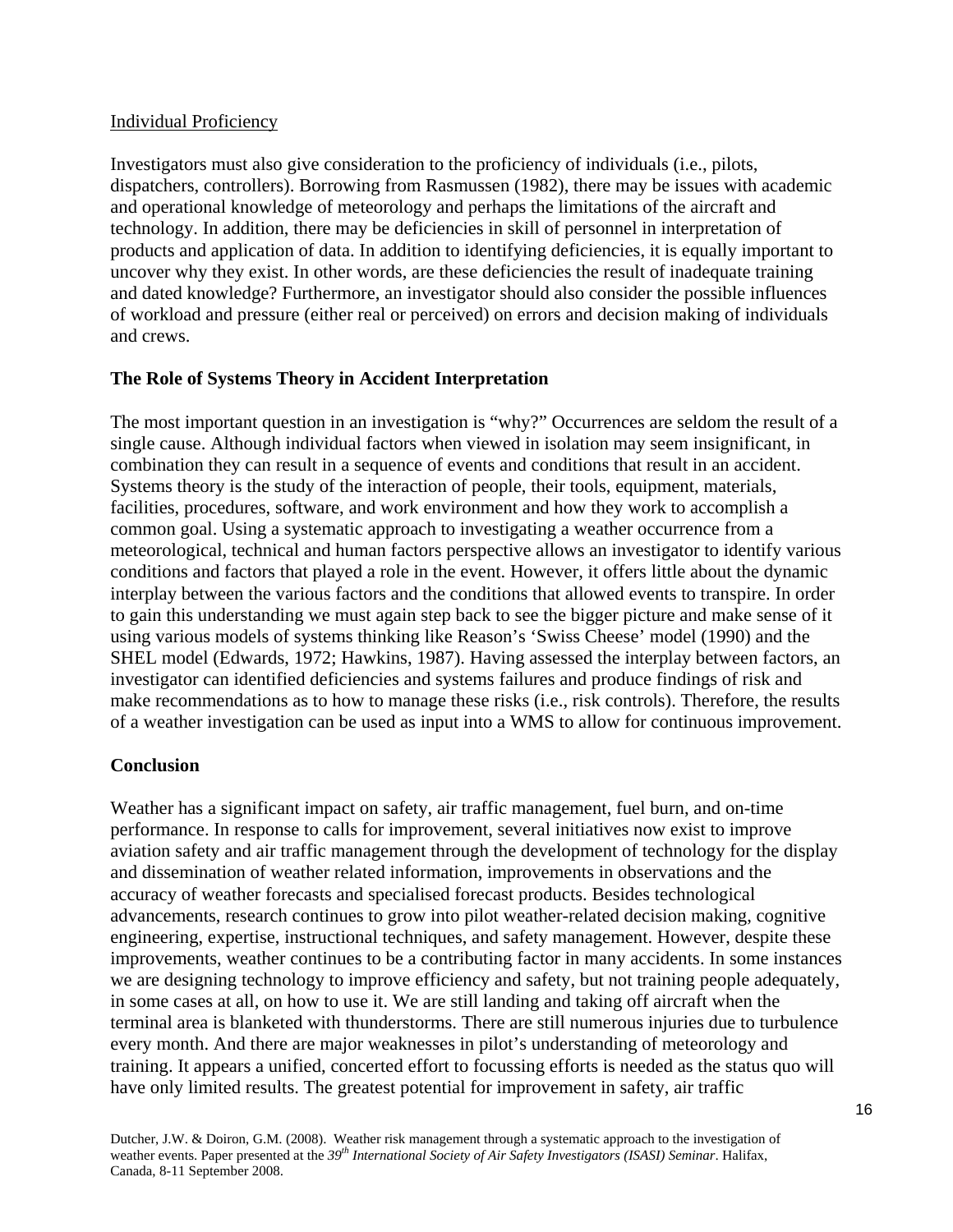management, aircraft operations, and fuel management is in a more unified effort for managing weather using a systems view. By using a WMS we can strategically direct management strategies to manage the risk and impact of weather hazards (e.g., thunderstorms, turbulence, reduced visibility, LLWS) on safety and operations.

It can be seen that though we cannot control or change weather we can actually do something about it. Weather is *not* "just the cost of doing business." By studying the relationships between weather, technology, human factors, and operations we can change how we interact with weather thus improving safety and performance and making our organisations and operations more weather tolerant.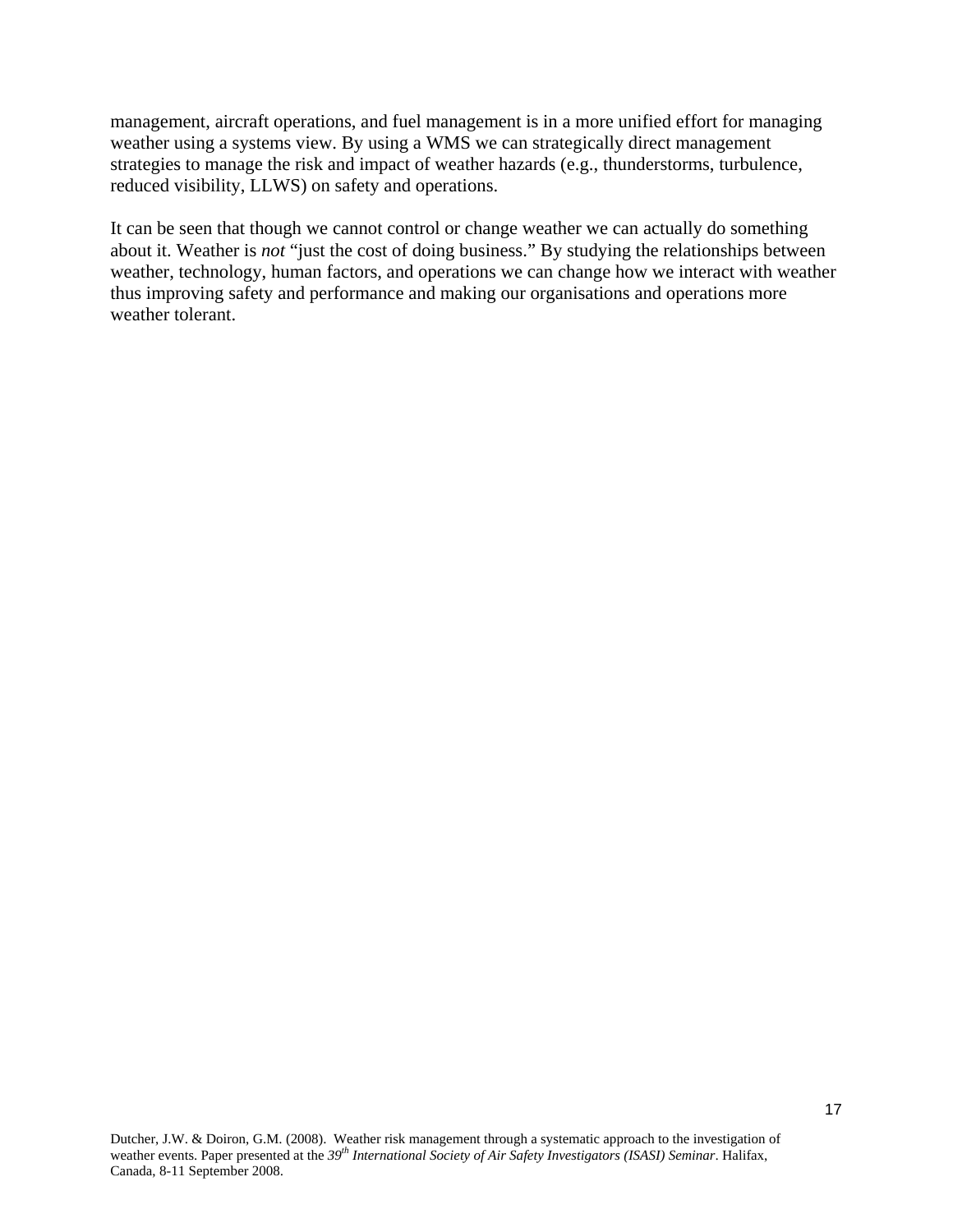### **References**

- Adams, C. (2001, Aug). Tackling Turbulence. Defense Daily Network. Retrieved March 24, 2005, from http://www.defensedaily.com/cgi/av/show\_mag.cgi?pub=av&mon=0801&file=0801cat.ht m
- Bass, E.J., Kvam, P., & Campbell, R.H. (2002). Measuring the seat of the pants: Commercial airline pilot turbulence assessments in a full-motion simulator. International Journal of Aviation Psychology, 12, 123-136.
- Burian, B.K. (2002).General Aviation Pilot Weather Knowledge. (FAA Grant #00-G-020). Moffett Field, California: NASA Ames Research Center.
- Cantu, R.A. (2001). The role of weather in Class A naval aviation mishaps, FY90-98. Unpublished Master of Science in Meteorology and Physical Oceanography thesis. Monterey, CA: Naval Postgraduate School.
- Collaborative Decision Making (CDM). (n.d). Severe Turbulence and Severe Icing. NAS Status Information Subgroup Memo. Unknown, United States of America: CDM. Retrieved March 24, 2005, from http://cdm.metronaviation.com/de/nasdocs/nasdata/Turbulen.rtf
- Dekker, S. (2002). The field guide to human error investigations. Cranfield, UK: Cranfield University Press, Ashgate.
- Deming, W.E. (1986). Out of the crisis. Cambridge, MA: MIT Press.
- Dutcher, J.W. (2005, Nov-Dec). Heavy weather. Civil Aviation Safety Authority Australia Flight Safety Australia, 9 (6), 40-41.
- Dutcher, J.W. (2004). Weather investigation. In Aircraft Accident Investigation Manual Part 3, Chapter 5 - Aircraft operating environment investigation. Montreal, Canada: International Civil Aviation Organization. (pp. III-5-1 – III-5-11) (in press)
- Dutcher, J.W. (2003). Weather analysis checklist for aircraft accident investigation. Retrieved June 15, 2008 from, http://www.johndutcher.com/wxinvestigation.html
- Edwards, E (1972). Man and machine: Systems for safety. In Proceedings of the BALPA Technical Symposium, London.
- Goh, J. & Wiegmann, D.A. (2001). Visual flight rules flight into instrument meteorological conditions: An empirical investigation of the possible causes. International Journal of Aviation Psychology, 11, 359-379.
- Goold, I. (2008, May 1). Honeywell: Better wx training needed. Retrieved June 10, 2008, from http://www.ainonline.com/news/single-news-page/article/honeywell-better-wx-trainingneeded/
- Hawkins, F.H. (1987). Human factors in flight. Aldershot, UK: Gower Technical Press.
- International Civil Aviation Organization (2006). Safety management manual (SMM). Montreal, Canada: ICAO.
- International Labour Office (2001). Guidelines on occupational health and safety and health management systems. Geneva, Switzerland: ILO.
- Lankford, T.T. (2001). Aviation weather handbook. New York, USA: McGraw-Hill.
- Livingston, A.D., Jackson, G., and Priestley, K. (2001). Root causes analysis: Literature review. Suffolk, UK: HSE Books.
- Malaysian National News Agency (2007, April 17). IATA calls for further improvement in air travel safety record. Retrieved April 17, 2007, from http://www.bernama.com.my/bernama/v3/news.php?id=257166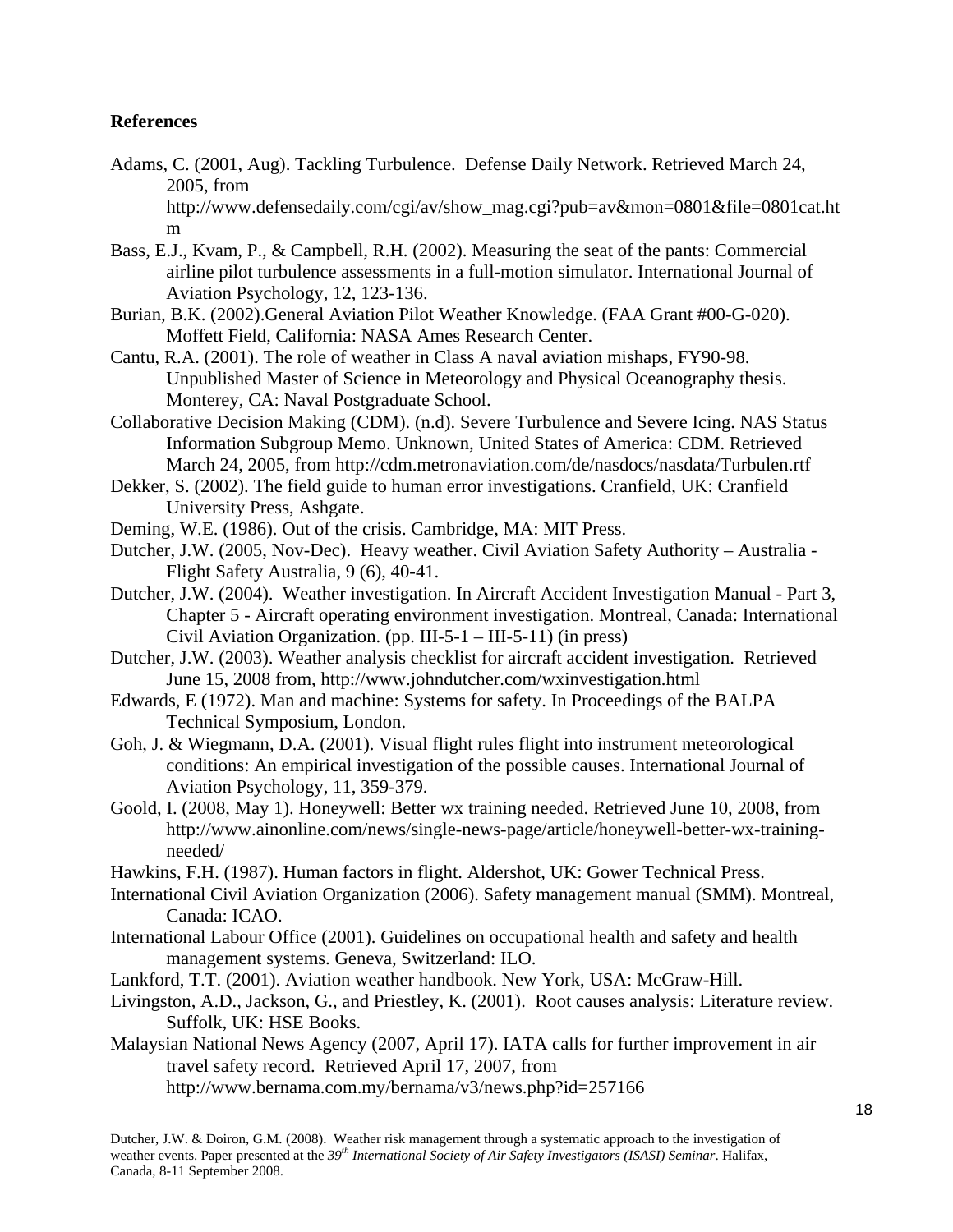- National Research Council. (1995). Aviation weather services: A call for federal leadership and action. Washington, DC: National Academy Press.
- National Transportation Safety Board. (2005). Risk factors associated with weather-related general aviation accidents. (Safety Study: NTSB/SS-05/01). Washington, DC: NTSB.
- Orlanski, I. (1975). A rational subdivision of scales for atmospheric processes. Bull. Amer. Meteor. Soc., 56, 527-530.
- Qualley, W.L. (1997). Impact of weather on and use of weather information by commercial airline operations. Paper presented at the Workshop on the Social and Economic Impacts of Weather. Boulder, CO, April, 2-4. Retrieved June 12, 2008, from http://sciencepolicy.colorado.edu/socasp/weather1/qualley.html
- Rasmussen, J. (1982). Human errors: A taxonomy for describing human malfunction in industrial installations. Journal of Occupational Accidents, 4, 311-333.
- Reason, J. (2000). Human error: Models and management. British Medical Journal, 320, 768- 770.
- Reason, J. (1997). Managing the risks of organizational accidents. Aldershot: Ashgate.
- Reason, J. (1990). Human Error. Cambridge Univ. Press: Cambridge, UK.
- Regnier, E. (2008). Doing something about the weather. International Journal of Management Science, 36, 22-32.
- Rhoda, D. A., & Pawlak, M. L. (1999). An assessment of thunderstorm penetrations and deviations by commercial aircraft in the terminal area. (Project Report NASA/A-2). Springfield, VA: NTIS.
- Sand, W. R., & C. J. Biter. (1997). Pilot response to icing: It depends! Paper presented at the 7th Conference on Aviation, Range, and Aerospace Meteorology. Long Beach, CA. Feb 2-7. American Meteorological. Society, Boston, MA.
- Sharman, R., Tebaldi, C., Wiener, G., & Wolff, J. (2006). An integrated approach to mid- and upper-level turbulence forecasting. Weather and Forecasting, 21, 268-287.
- University Corporation for Atmospheric Research (2005). Impact of Weather on Air Traffic Management - Section 3: How Weather Impacts the NAS. Retrieved January 24, 2006, from http://meted.ucar.edu/nas/print3.htm
- Vincente, K. (2003). The human factor: Revolutionizing the way we live with technology. Toronto, Canada: Random House of Canada.
- Walker, M.B. & Bills, K.M. (2008). Analysis, causality and proof in safety investigations. (Aviation Research and Analysis Report AR-2007-053). Canberra, ACT: Australian Transport Safety Bureau.
- Wiggins, M. (2005). The interpretation and use of weather radar displays in aviation. (Aviation Research Investigation Report). Canberra, ACT: Australian Transport Safety Bureau.